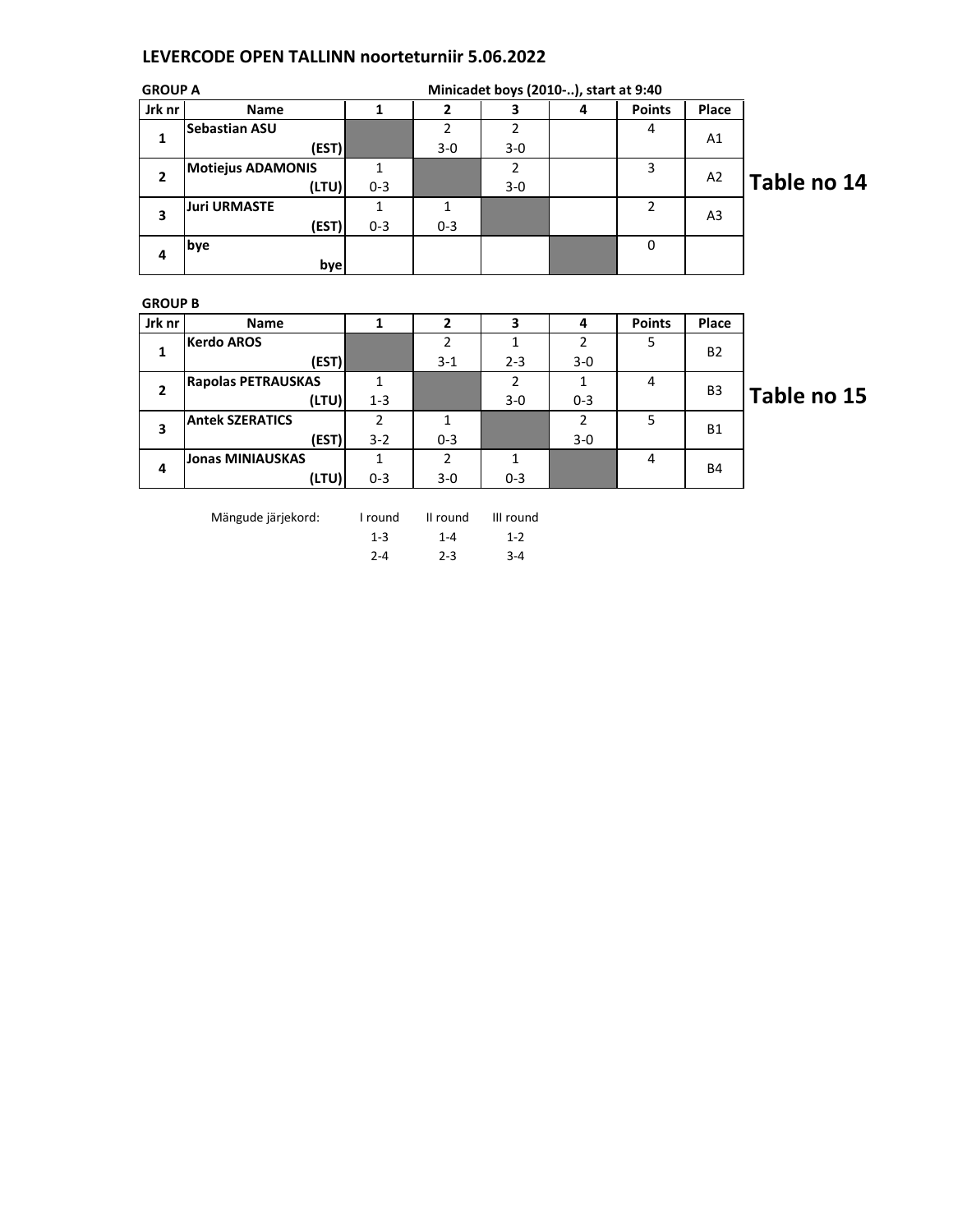## MÄNGUD/GAMES:

|         | l Group A                |                          | 1. game  | 2. game   | 3. game   | 4. game | 5. game | <b>Result</b> |
|---------|--------------------------|--------------------------|----------|-----------|-----------|---------|---------|---------------|
| $1 - 3$ | <b>Sebastian ASU</b>     | <b>Juri URMASTE</b>      | $11 - 6$ | $11-2$    | $11-6$    |         |         | $3-0$         |
| $2 - 4$ | <b>Motiejus ADAMONIS</b> | <b>Ibve</b>              |          |           |           |         |         |               |
| $1 - 4$ | <b>Sebastian ASU</b>     | lbve                     |          |           |           |         |         |               |
| $2 - 3$ | <b>Motiejus ADAMONIS</b> | <b>Juri URMASTE</b>      | $11 - 4$ | $11-2$    | $15 - 13$ |         |         | $3-0$         |
| $1 - 2$ | <b>Sebastian ASU</b>     | <b>Motiejus ADAMONIS</b> | $11 - 8$ | $25 - 23$ | $11-8$    |         |         | $3-0$         |
| $3 - 4$ | <b>Juri URMASTE</b>      | <b>bye</b>               |          |           |           |         |         |               |

|         | <b>Group B</b>                              |                           | 1. game  | 2. game  | 3. game  | 4. game  | 5. game   | <b>Result</b> |
|---------|---------------------------------------------|---------------------------|----------|----------|----------|----------|-----------|---------------|
| $1 - 3$ | <b>Kerdo AROS</b>                           | <b>Antek SZERATICS</b>    | $11 - 5$ | $9 - 11$ | $7 - 11$ | $11-9$   | $12 - 14$ | $2 - 3$       |
| $2 - 4$ | <b>Rapolas PETRAUSKAS JJonas MINIAUSKAS</b> |                           | $6 - 11$ | $9 - 11$ | $5 - 11$ |          |           | $0 - 3$       |
| $1 - 4$ | <b>Kerdo AROS</b>                           | <b>Jonas MINIAUSKAS</b>   | $11 - 5$ | $11 - 7$ | $11-9$   |          |           | $3-0$         |
| $2 - 3$ | <b>Rapolas PETRAUSKAS Antek SZERATICS</b>   |                           | $11 - 4$ | $11 - 5$ | $11 - 5$ |          |           | $3-0$         |
| $1 - 2$ | <b>Kerdo AROS</b>                           | <b>Rapolas PETRAUSKAS</b> | $11 - 5$ | $5 - 11$ | $11 - 5$ | $11 - 4$ |           | $3 - 1$       |
| $3 - 4$ | <b>Antek SZERATICS</b>                      | Jonas MINIAUSKAS          | $11-9$   | $11 - 8$ | $11 - 5$ |          |           | $3-0$         |